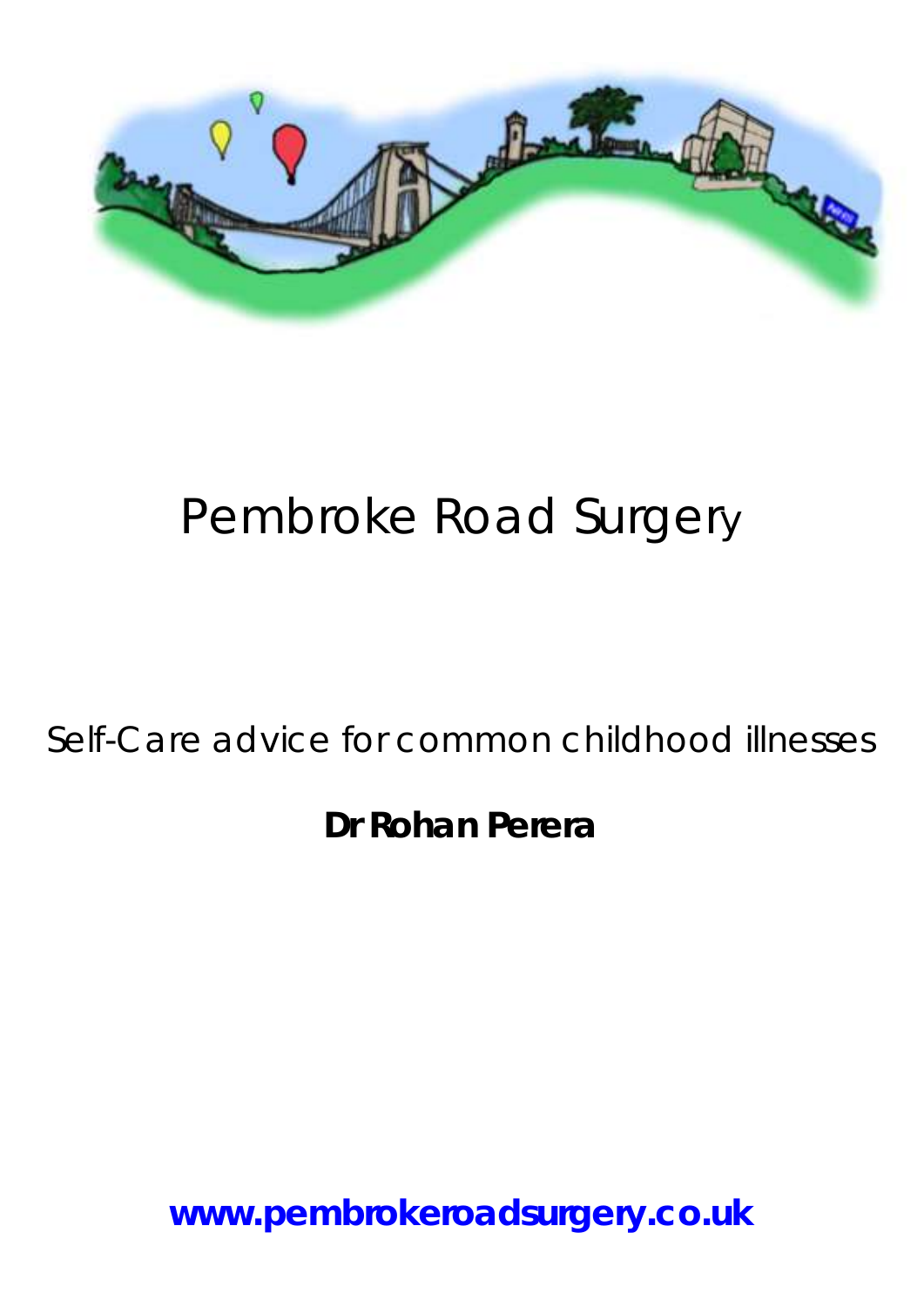# **Table of contents**

*The first few months*

[Being sick](#page-2-0) [Crying](#page-3-0) [Sticky eyes and conjunctivitis](#page-4-0) [Safer sleeping](#page-5-0)

*Common Childhood illness*

[Fever](#page-7-0) [Colds, coughs and flu](#page-9-0) [Ear infections](#page-9-0) and [tonsillitis](#page-10-0) [Upset tummy](#page-10-0) [Asthma](#page-13-0) [Chicken pox](#page-15-0)

[Managing fluids](#page-11-0)

**If you need urgent medical advice when the practice is closed, please call the NHS 111 service**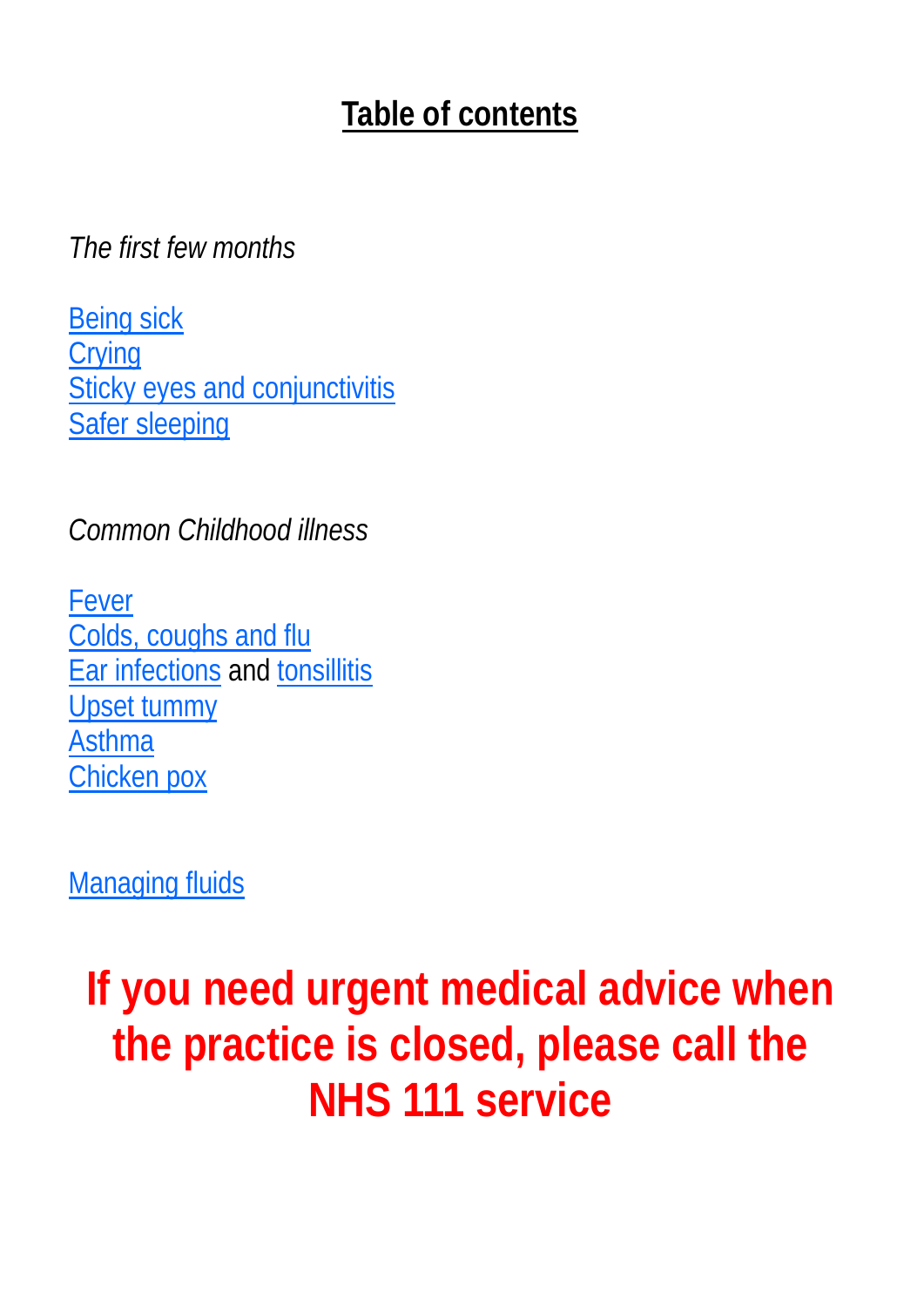<span id="page-2-0"></span>**Being sick**

After the first few weeks of life, the most common cause of vomiting is a viral infection and not posseting. This can occur with runny poo and is called gastroenteritis (an upset tummy).

This can be more serious in smaller babies compared with older children, as babies can easily lose lots of fluid and become dehydrated.

Signs of dehydration include loss of appetite, reduced production of urine and cold hands and feet.

Contact your doctor on **0117 973 3790** if your baby has any of these symptoms or has had vomiting or diarrhoea for more than 24 hours.

Posseting is normal. A posset is a small quantity of feed that is brought up during or after a feed. This will look like milk. If it ever looks green, then contact your doctor on the same day.

#### *When to contact the doctor:*

- $\checkmark$ *With any fever above 38°C in a child below 6 months' old*
- $\checkmark$ *Any signs of dehydration*
- $\checkmark$ *Six or more episodes of diarrhoea in 24 hours*
- $\checkmark$ *Three or more episodes of vomiting in 24 hours*
- $\checkmark$ *ANY single episode of green vomit*
- $\checkmark$ *Any blood in their poo*
- $\checkmark$ *If you are unduly worried about your child*

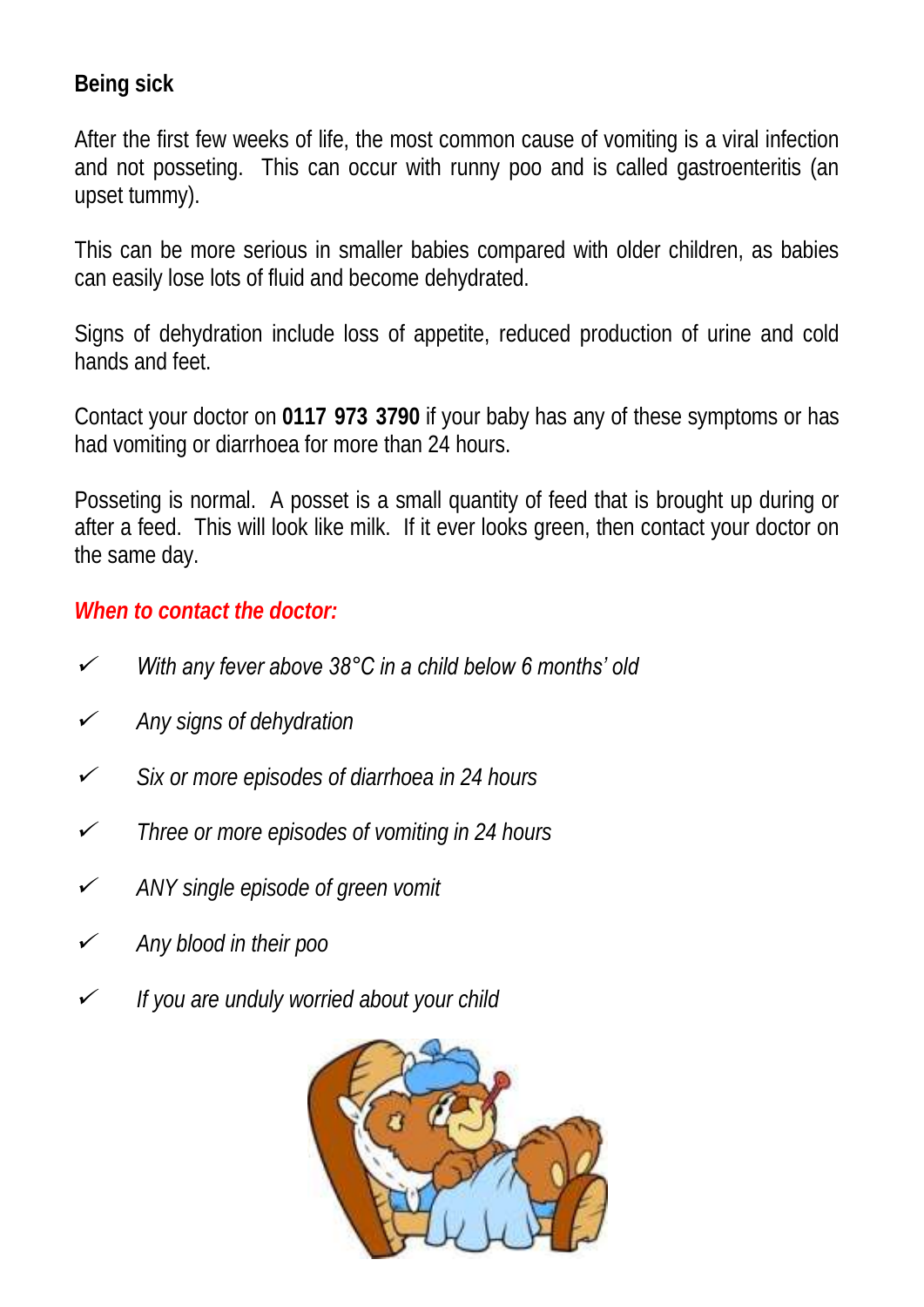

<span id="page-3-0"></span>**Crying**

All babies will cry, especially in the first few weeks of life. It is their way of telling you that they may need changing; they may be hungry, or they may be uncomfortable.

Understand the signs that suggest that your baby may be hungry. Common signs are stretching, putting hands to mouth and becoming restless. Understanding these early cues may avoid hunger crying altogether.

## **Colic**

If your baby is well but cries suddenly and often, this may be due to colic. This is common and can occur for the first few months of a baby's life.

Typical colic symptoms occur in the late afternoon/evening, and your baby may become flushed, clenching their fists with continuous crying. They may draw their legs up and pass wind. This may also affect their sleep.

When a baby is crying, it is important to stay calm without shouting or shaking a baby.

If your baby's cry sounds different, such as being high-pitched or a whimper, then seek medical advice. You can call your doctor on **0117 973 3790** or **111** out of hours.

Trust your instincts—you know your baby best.

## *When to contact the doctor:*

✓ I*f your baby's cry sounds different to usual, and is not settling*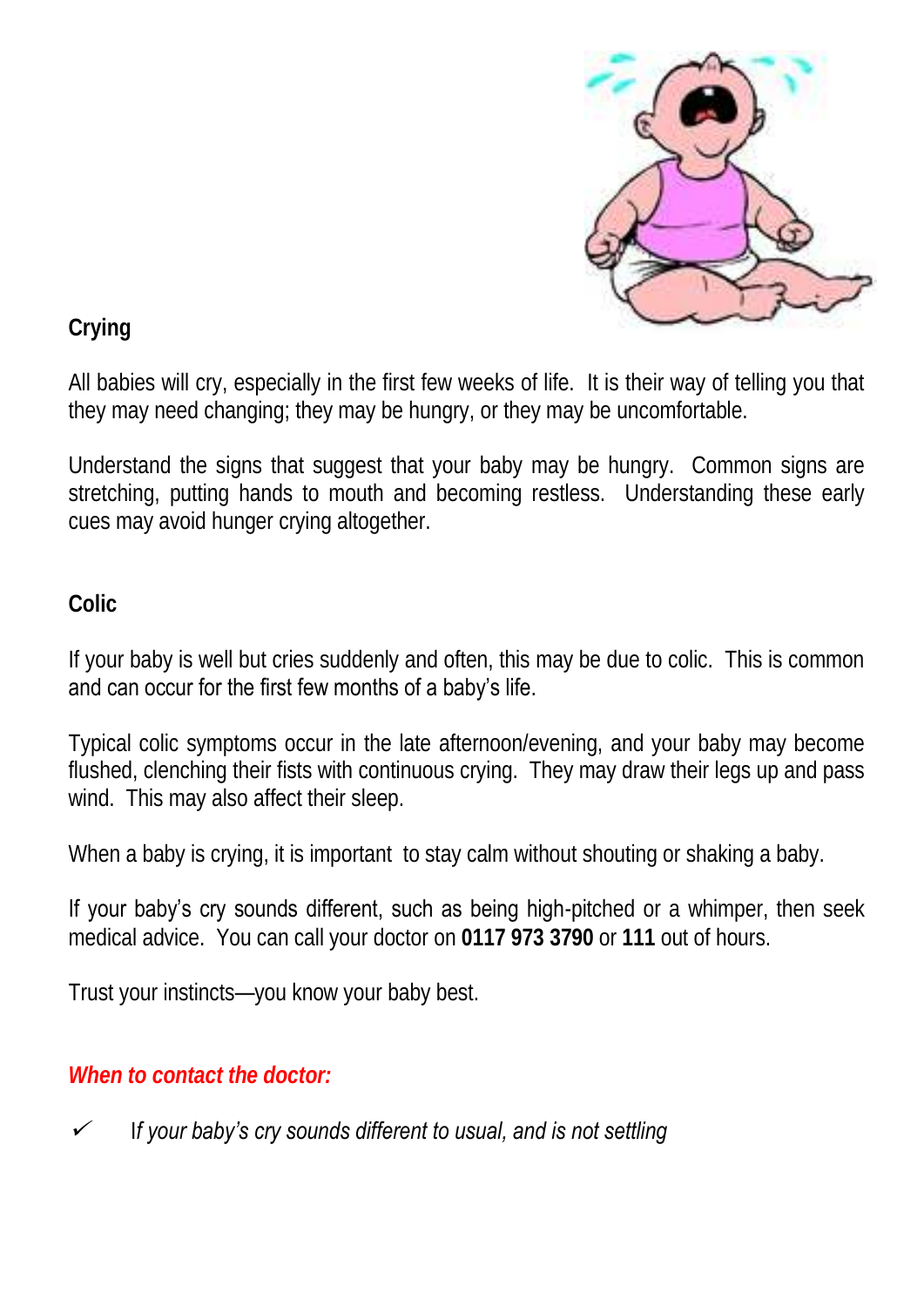#### <span id="page-4-0"></span>**Sticky eyes**

Sticky eyes are a common occurrence during the first few weeks of life. It occurs because the tear ducts develop further after birth.

You will notice sticky stuff in the corner of your baby's eyes, or their eyelashes are stuck together.

Cleaning their eyes with cooled boiled water and clean cotton wool can manage this safely and effectively without the need for antibiotics.

Use a new piece of cotton wool for each eye, and clean away to the outer corner of the eye, from the corner next to the nose.

#### **Conjunctivitis**

This is a common infection of the eyes and will usually go away after a week without specific treatment.

If your baby is older than one month, has a yellow sticky discharge that is pain free, and associated with a pink eye, then they may have conjunctivitis.

This can be managed with regular cleaning with cooled boiled water and cotton wool. Do not share towels, as it can be passed on to other members of the household.

Seek advice from your doctor if the symptoms persist beyond one week.

#### *When to contact the doctor:*

- $\checkmark$ *If there is significant yellow/green discharge causing the eyelids to swell*
- $\checkmark$ *If the symptoms have not gone away after one week*
- $\checkmark$ *If you are unduly worried about your baby*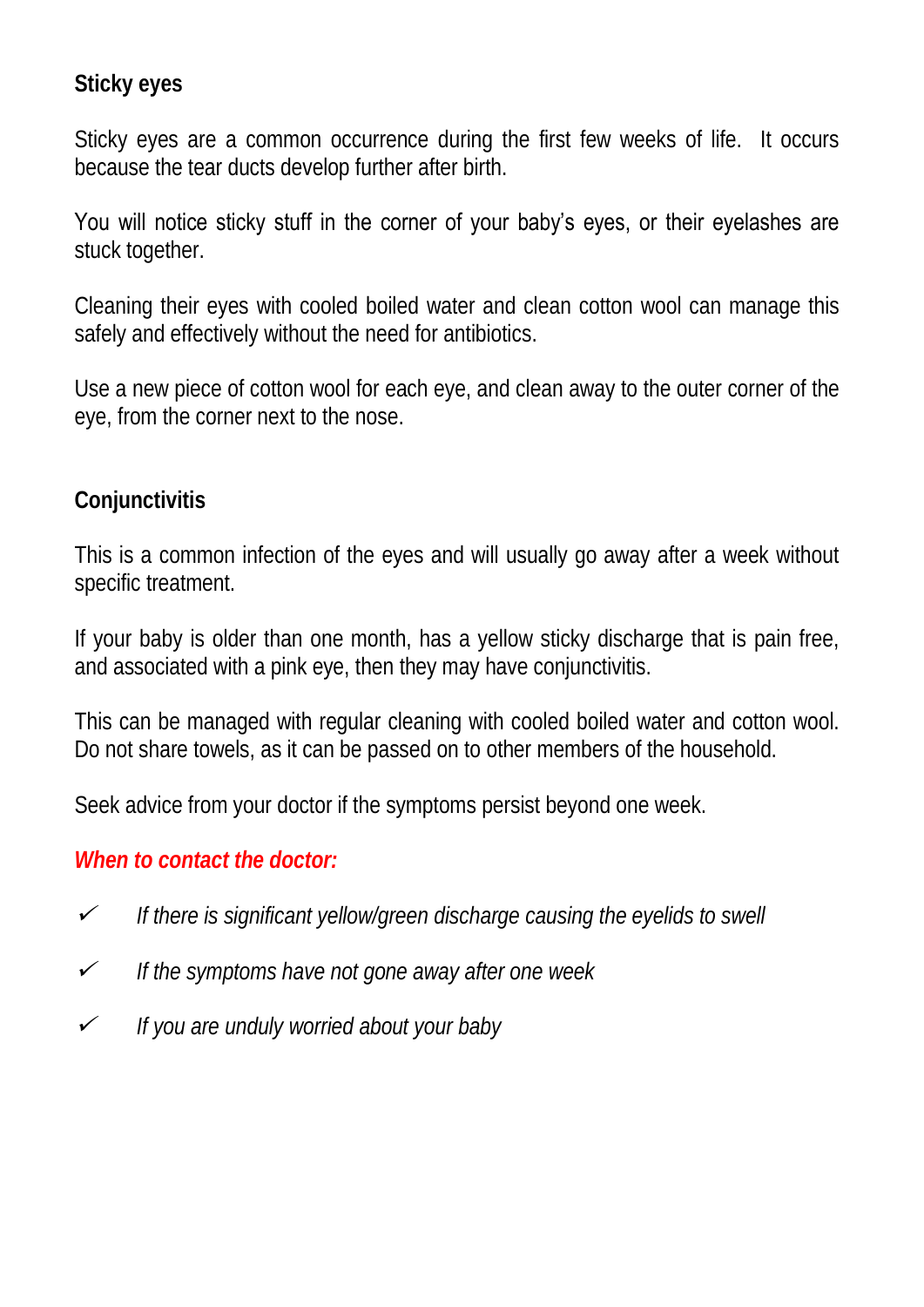<span id="page-5-0"></span>**Safer Sleeping**

**THINGS YOU CAN DO:**

Always place your baby on their back to sleep Keep your baby smoke-free during pregnancy and after birth Place your baby to sleep in a separate cot or Moses basket in the same room as you for the first six months Breastfeed your baby, if you can Use a firm, flat waterproof mattress in good condition



**THINGS TO AVOID:**

Never sleep on a sofa or in an armchair with your baby

Avoid letting your baby get too hot

Don't cover your baby's face or head while sleeping, or use loose bedding Don't sleep in the same bed as your baby:

- If you smoke, drink or take drugs
- If you are extremely tired
- If your baby was born prematurely, or was of low birth weight

Some babies sleep much more than others. Some sleep for long periods, others in short bursts. Some soon sleep through the night and some don't for a long time. Your baby will have their own pattern of waking and sleeping, and it's unlikely to be the same as other babies you know. It's also unlikely to fit in with your need for sleep. Try to sleep when your baby sleeps.

If you're breastfeeding, in the early weeks your baby is likely to doze off for short periods during a feed. Carry on feeding until you think your baby has finished, or until they're fully asleep. This is a good opportunity to try to get a bit of rest yourself.

If you're not sleeping at the same time as your baby, don't worry about keeping the house silent while they sleep. It's good to get your baby used to sleeping through a certain amount of noise.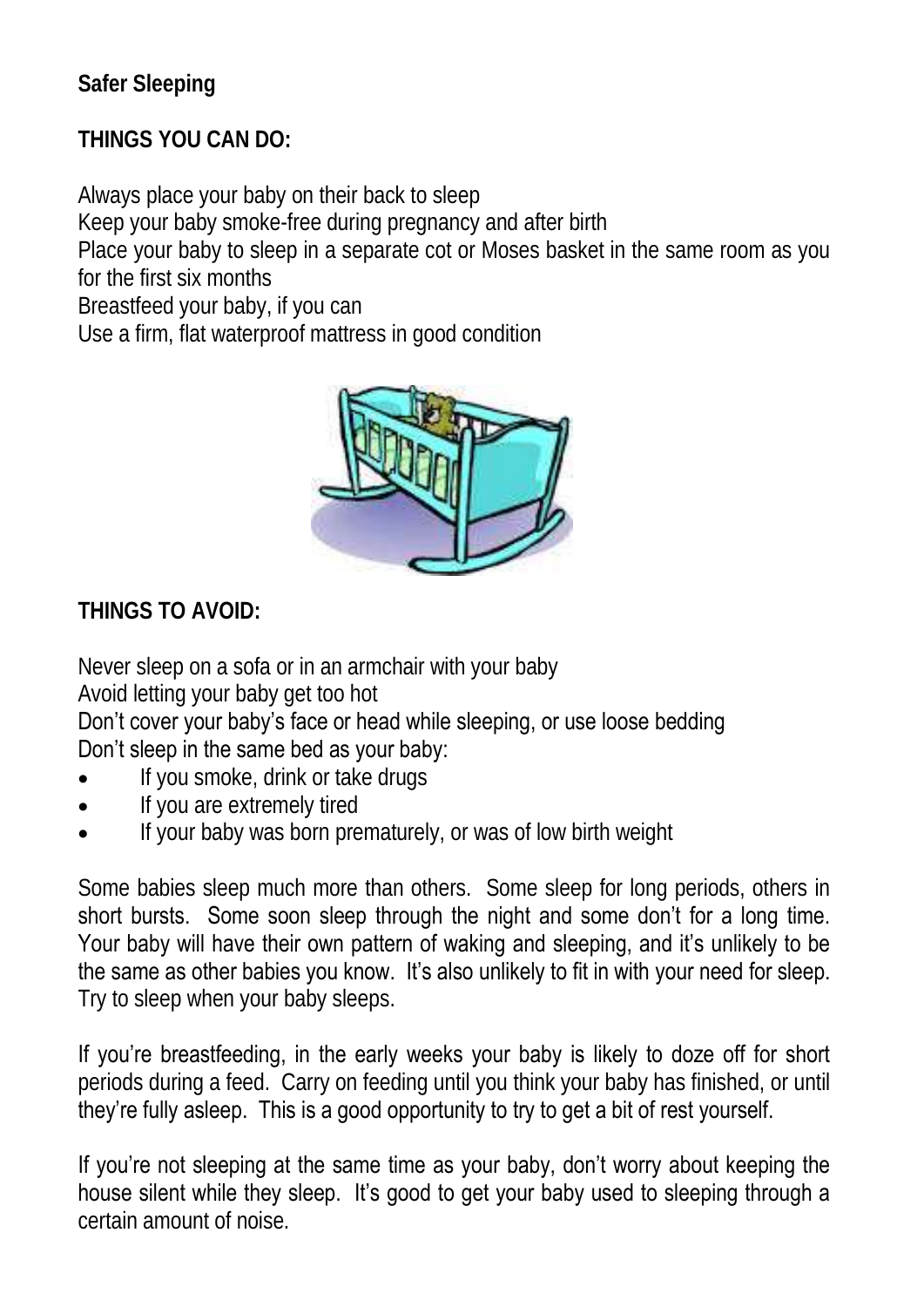### **Sleep requirements**

#### **NEWBORN**

Most newborn babies are asleep more than they are awake. Their total daily sleep varies, but can be from eight hours, up to 16-18 hours. Babies will wake during the night because they need to be fed. Being too hot or too cold can also disturb their sleep.

#### **THREE TO SIX MONTHS**

As your baby grows, they will need fewer night feeds and be able to sleep for longer. Some babies will sleep for eight hours or longer at night, but not all. By four months, they may be spending around twice as long sleeping at night as they do during the day.

#### **SIX TO TWELVE MONTHS**

For babies aged six months to a year, night feeds may no longer be necessary, and some babies will sleep for up to 12 hours at night. Teething discomfort or hunger may wake some babies during the night.

#### **FROM TWELVE MONTHS**

Babies will sleep for around 12-15 hours in total after their first birthday.

#### **TWO YEARS**

Most two year olds will sleep for 11-12 hours at night, with one or two naps during the day.

#### **THREE TO FOUR YEARS**

Most children aged three or four will need about 12 hours sleep, but this can range from 8 hours up to 14. Some young children will still need a nap during the day,

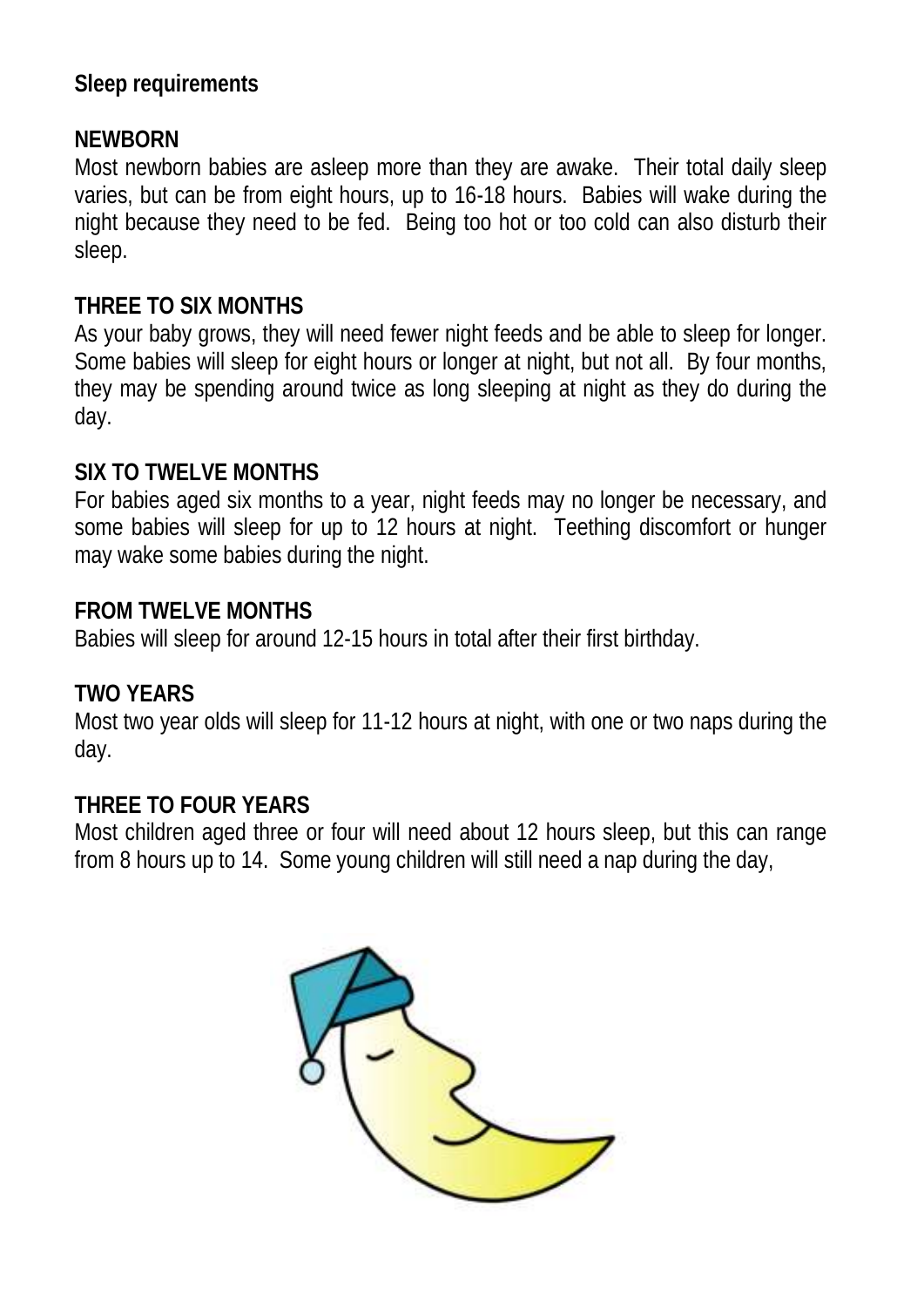<span id="page-7-0"></span>**Fever**

A fever is a temperature above 38°C

A fever is a natural response to common viral infections, and can usually be allowed to run its natural course, provided that they are drinking enough fluid and are otherwise well.

If you are having trouble giving fluids to your child, trying to control their temperature may help with this.

Occasionally a fever may be caused by more serious bacterial infections, such as meningitis, urinary tract infection (UTI) or pneumonia. In most cases it will be due to a simple viral infection that does not require any specific treatment.

If your child develops a fever:

- Ensure that they are having enough fluids. As a general rule, their urine should be pale yellow. If it is darker, then they may need more fluids.
- Look out for signs of dehydration: sunken fontanelle, lack of tears, dry mouth, poor urine output
- Know how to recognise signs of meningitis
- Check on young children during the night

**Babies below six months of age**

Always contact your doctor on 0117 973 3790 or NHS 111 if your child is below six months of age, and has a temperature above 38°C.

#### **Older Children**

A little fever is not usually a worry. Contact your surgery or NHS 111 if:

- They have other signs of illness other than fever
- They have recently returned from abroad or they have recently had an operation
- They have had a fever for more than 48 hours.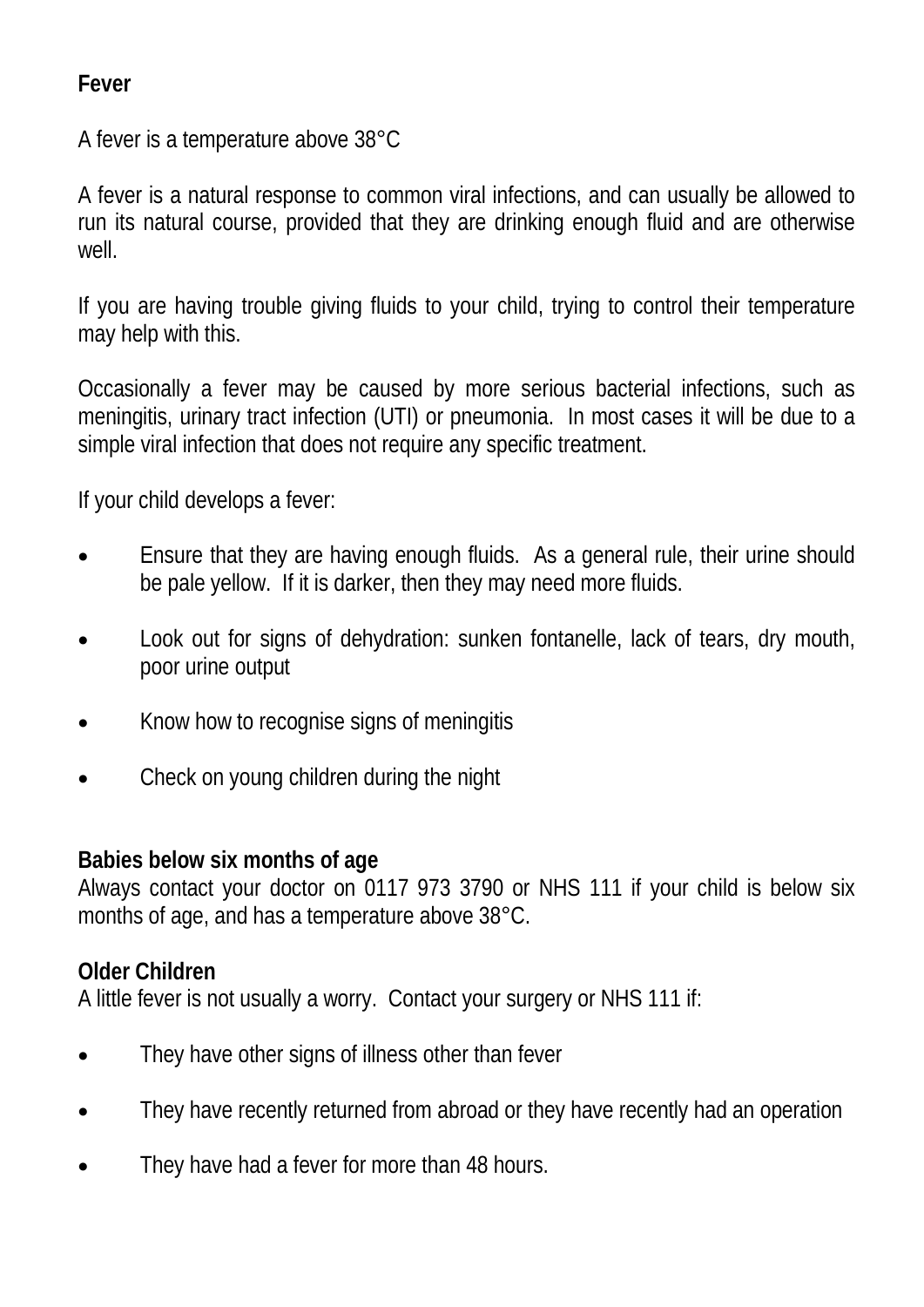**Managing fever at home**

Strip your child down to their pants in a cool room (18°C) Ensure they are drinking lots of fluids. Water is best in older children, and breast milk if breastfed.

Check for signs of dehydration.

Consider giving paracetamol or ibuprofen to manage the fever.

If the temperature remains over 38°C, then contact the doctor.

Dose of Paracetamol

**3-6 months:** 2.5ml of **infant** paracetamol suspension, given up to four times per day **6–24 months:** 5ml of **infant** paracetamol suspension, given up to four times a day **2 years to 4 years:** 7.5ml of **infant** paracetamol suspension, given up to four times a day **4 years to 6 years:** 10ml of **infant** paracetamol suspension, given up to four times a day **6 years to 8 years:** 5ml of paracetamol six-plus suspension, given up to four times a day **8 years to 10 years:** 7.5ml of paracetamol six-plus suspension, given up to four times a day **10 years to 12 years:** 10ml of paracetamol six-plus suspension, given up to four times a day

Dose of Ibuprofen

**3-6 months**: 50 mg (2.5 ml) 3 times daily **6-12 months**: 50 mg (2.5 ml) 3 or 4 times daily **1 year to 4 years**: 100 mg (5 ml) 3 times daily **4 years to 7 years**: 150 mg (7.5 ml) 3 times daily **7 years to 10 years**: 200 mg (10 ml) 3 times daily **10 years to12 years**: 300 mg (15ml) 3 times daily

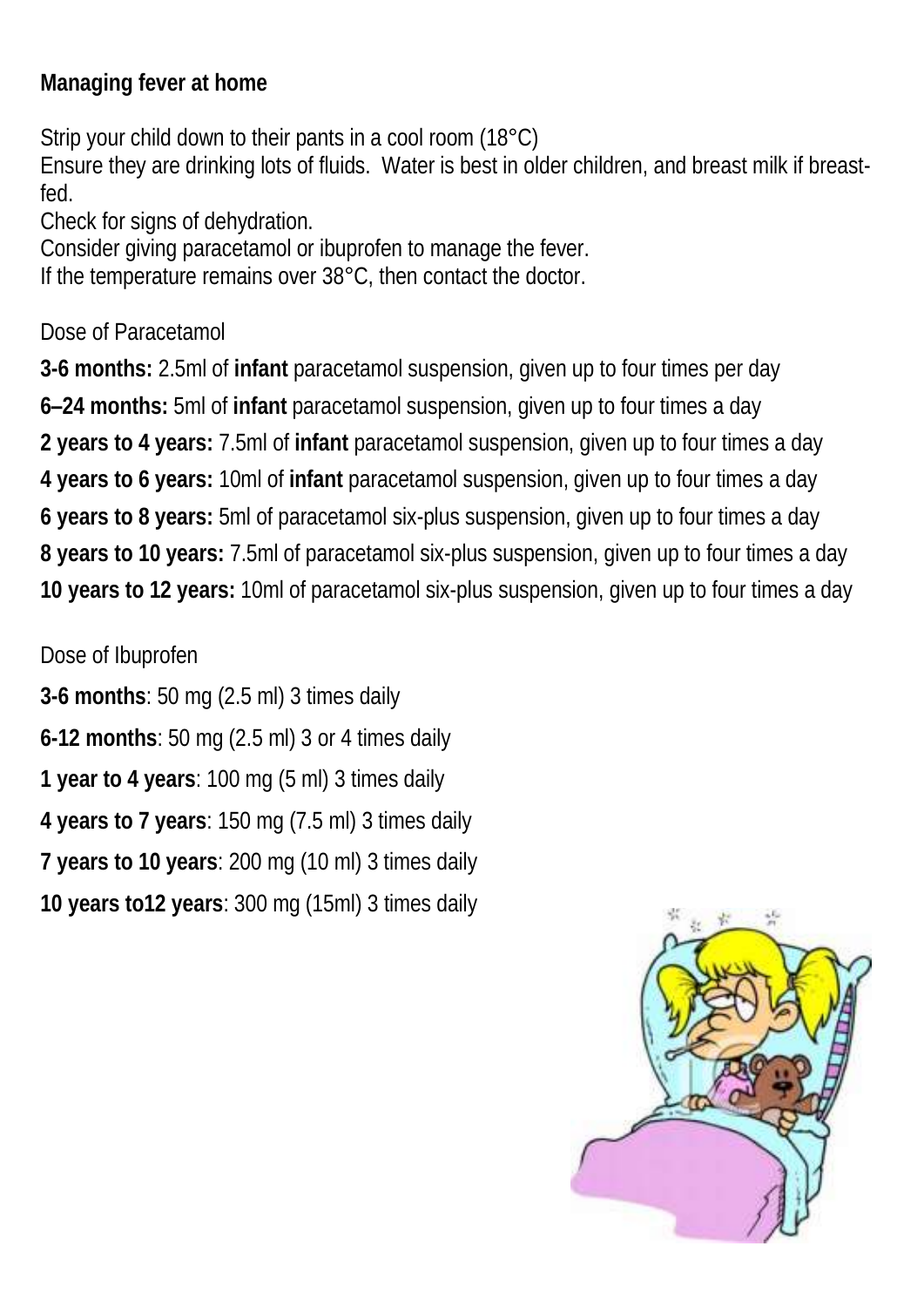## <span id="page-9-0"></span>**Coughs, colds and flu**

If your child attends a nursery or playgroup they will develop lots of coughs, colds and flu. This can strengthen their ability to fight off infection and can be a good thing.

Most of these infections will run their natural course without needing any specific treatment.

Ensure that:

- They have a good fluid intake
- Fever can be managed with paracetamol (not aspirin)
- Keep them away from smoke and those that smoke

## *When to contact the doctor:*

- *They are finding it hard to breathe*
- *They are difficult to wake/interact*
- *They have a fever with a rash*
- *They are less than 6 months old with a fever more than 38°C*

Flu is a more severe viral infection and comes on more suddenly with more severe symptoms than a common cold.

Children aged 2 and 3 years can be vaccinated every year (October) with a nasal spray to protect them from flu.

## **Ear infections**

Ear infections are common in young children. They result from infections spreading from the nose and throat to the ears. Most ear infections will clear by themselves.

The symptoms of ear infections may be:

- **Earache**
- Fever and/or irritability
- Loss of hearing
- Discharge from the ear

They can be managed in the first 3 days in the following way:

- Ensure a good fluid intake
- Give regular paracetamol or ibuprofen for pain/fever

## *When to contact the doctor:*

- *Symptoms are unusually severe*
- *They are continuing for more than 3 days*

Hearing loss can be present after the ear infection has cleared. This can persist for two to three weeks afterwards.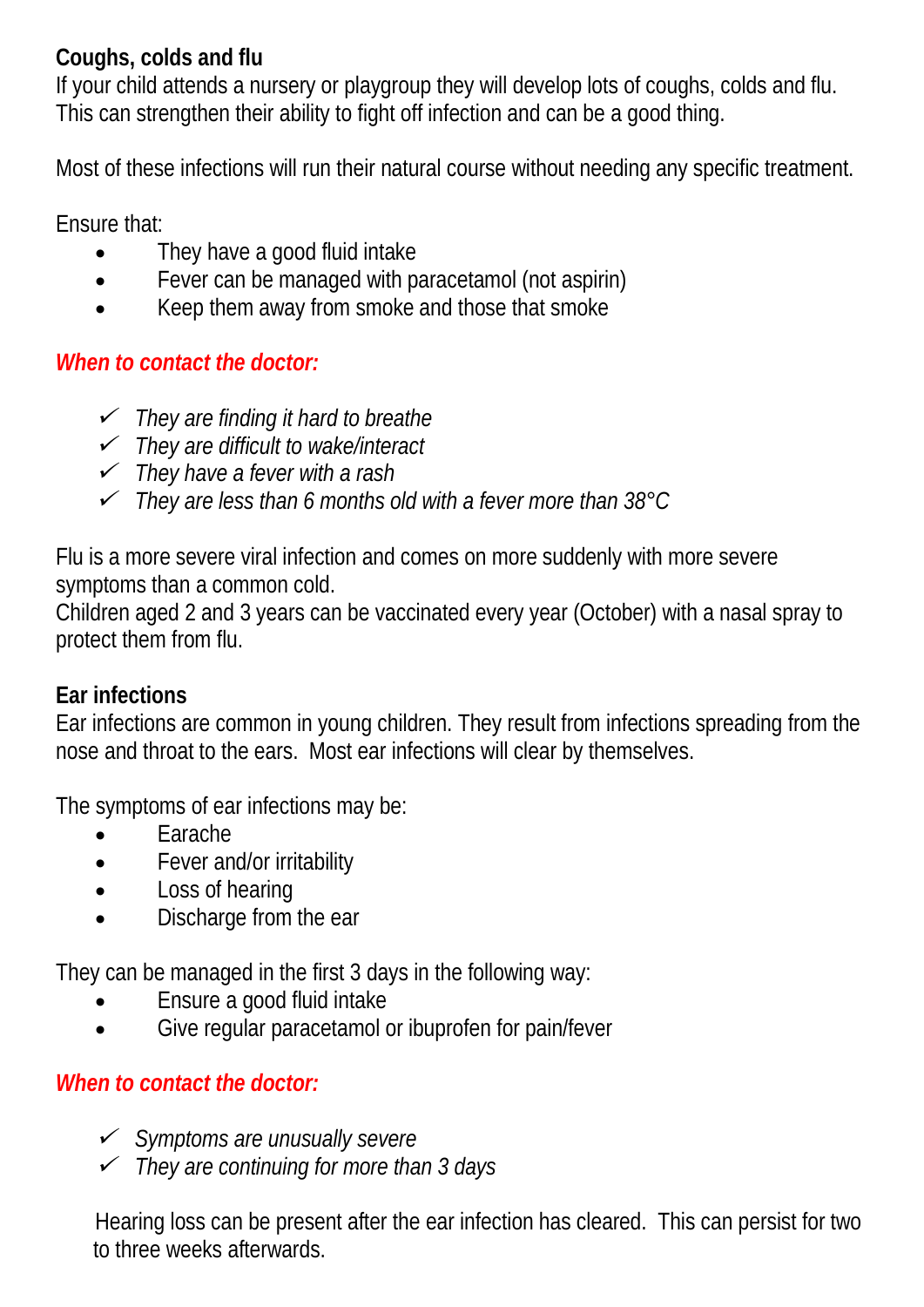## <span id="page-10-0"></span>**Tonsillitis**

Infections involving the tonsils are common in children.

The symptoms are:

- Fever
- Sore throat
- Possible earache
- Cough
- Swollen glands in neck

Most tonsillitis can be managed at home.

- Ensure an adequate fluid intake
- Give regular paracetamol/ibuprofen to manage pain/fever

## *When to contact the doctor:*

- *Symptoms are unusually severe*
- *They are continuing for more 3 days*

## **Upset tummy**

Most children with an upset tummy will get better themselves. The main risk to children is becoming dehydrated, especially in small babies.

Signs of dehydration in babies

- Sunken fontanelle
- Dry mouth
- Less wet nappies than usual
- More sleepy than usual

## *When to contact the doctor:*

- *They have a fever more than 38 °C*
- *If your child is a new born baby (less than 4 weeks' old)*
- *If the symptoms are continuing for more than 24 hours*

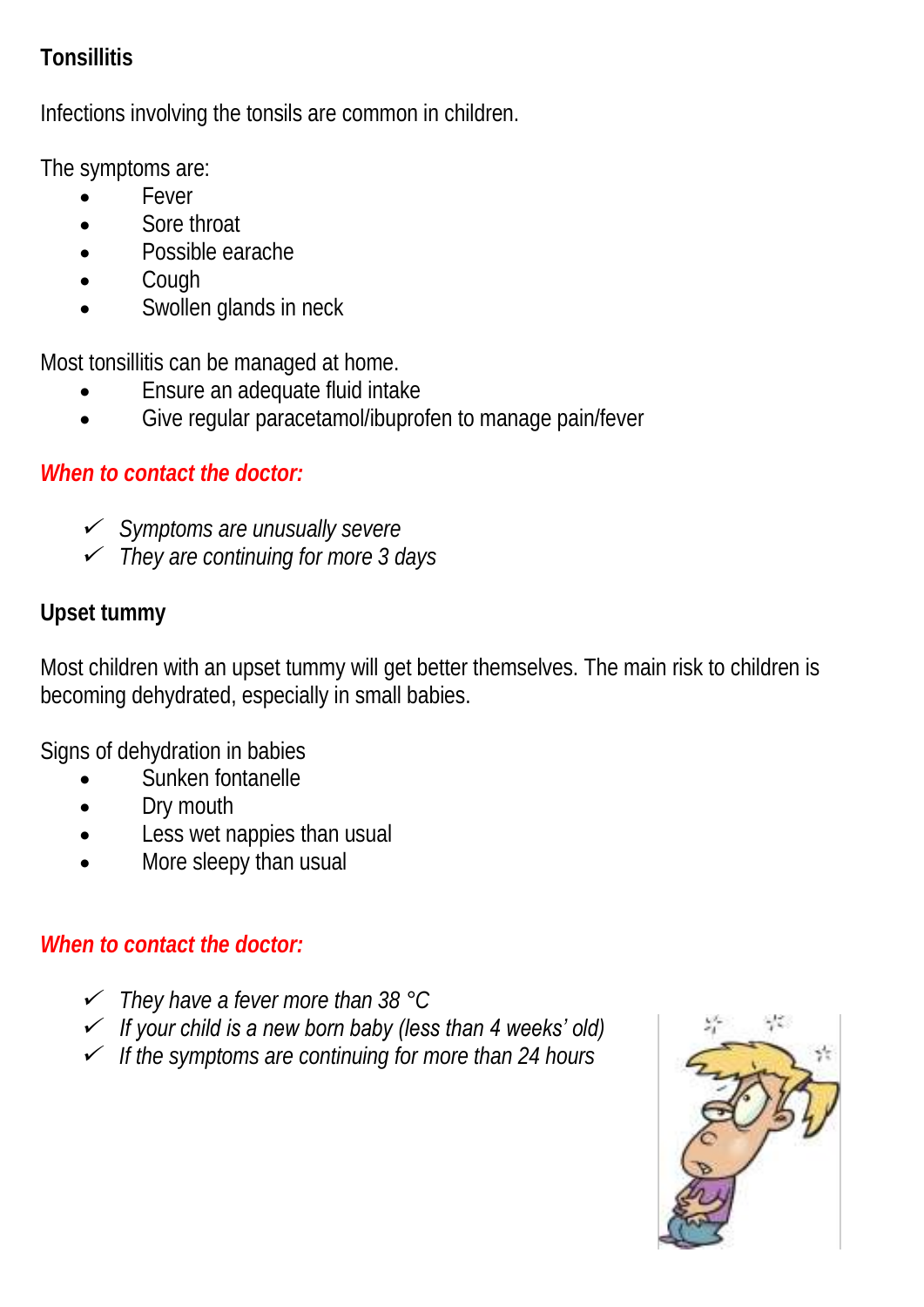<span id="page-11-0"></span>**Fluid management**

Give small children frequent small volumes of water with cordial. Do not give fruit juice or fizzy drinks.

Oral rehydration solutions can be purchased from your pharmacist. Breast-fed infants can be fed more regularly rather than on demand. Thirst in an older child is a good gauge that they require more fluids.

**Preventing and treating dehydration**

If your child has gastroenteritis but is not dehydrated, keep feeding them as normal and offer regular drinks. Fruit juice and fizzy drinks should be discouraged because they can make the diarrhoea worse. You can give oral rehydration solution.

Oral rehydration salt solution (ORS) is made up from a powder and is only available from pharmacies. It is made up of water, sugar and salts in specific amounts. It helps to replace the water and salts lost from the body because of diarrhoea and vomiting—this is called rehydration.

Many children vomit a little when they start to drink the oral rehydration salt solution. However, if your child keeps vomiting or will not drink the solution, you should contact a healthcare professional.

In children who are dehydrated:

- Give 50ml/kg for fluid deficit replacement over four hours, as well as maintenance fluid
- Give small amounts of oral rehydration solution

Fluid replacement after rehydration:

- 5mls/kg of body weight after each large watery stool or vomit
- Plus maintenance fluids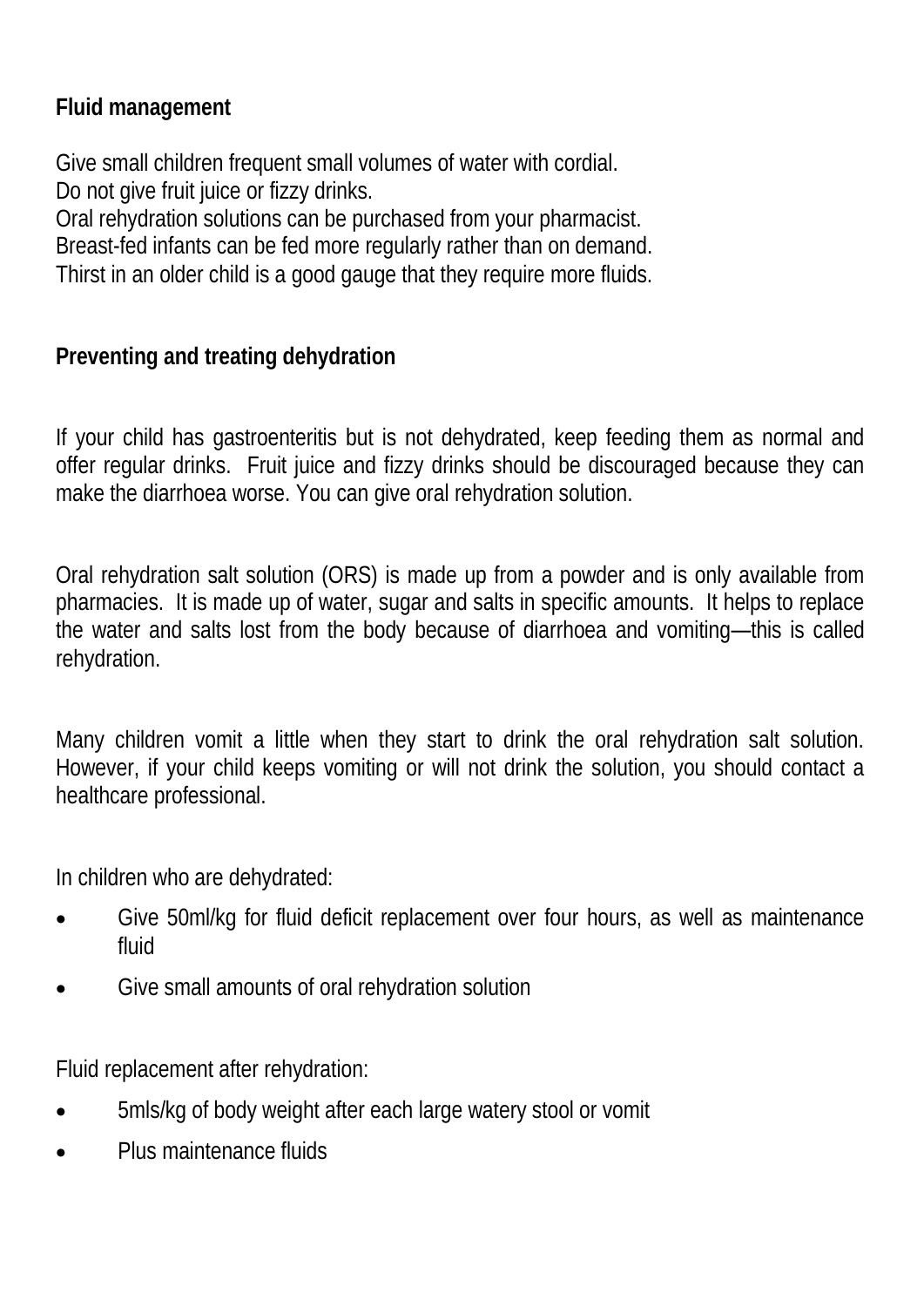Maintenance fluids are the normal amounts of fluids that should be taken over the day to prevent dehydration.

The requirements are:

- 100 ml/kg for the first 10 kg
- 50 ml/kg for the next 10 kg
- 20 ml/kg for any weight after 20 kg

Working example:

Child normally weighing 30kgs. If they are dehydrated, then consider giving 1500 mls over 4 hours in small amounts of ORS.

Maintenance fluids should be:

First 10 kgs = 1000 mls Second  $10 \text{ kgs} = 500 \text{ mls}$ Third 10 kgs  $= 200$  mls

This is equal to 1700 mls over the day. Consider giving 150mls of ORS after each episode of watery stool.

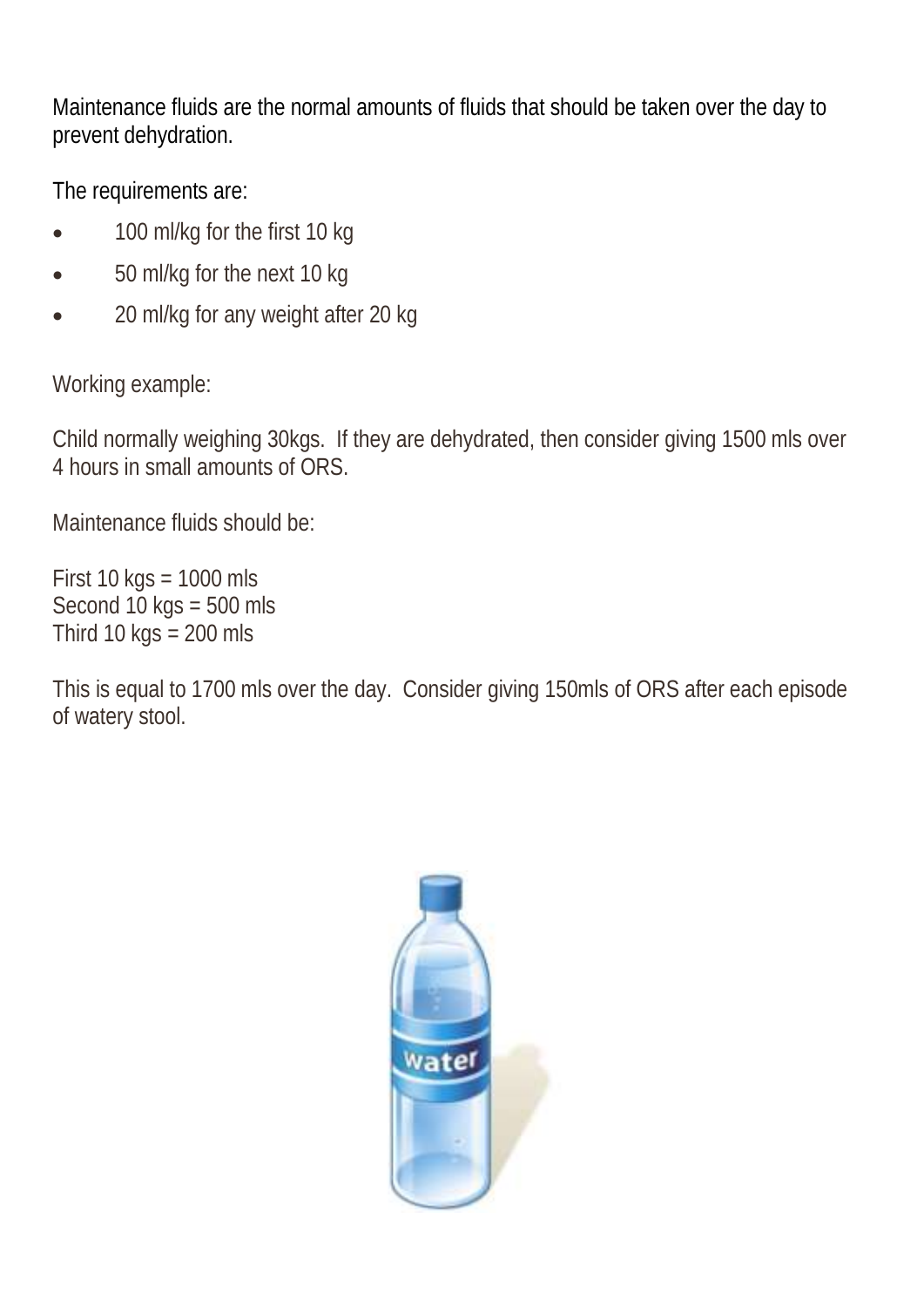## <span id="page-13-0"></span>**ASTHMA**

Asthma is a respiratory condition affecting the airways – in particular the small tubes that carry air in and out of the lungs.

When a person with Asthma comes into contact with something that irritates their airway (an asthma trigger), the muscles around the walls of the airways tighten so that the airways become narrower causing difficulty for air to pass in or out. This often causes a wheezing sound. The lining of the airways also becomes inflamed and starts to swell. Sometimes, sticky mucus or phlegm builds up, which can further narrow the airways. These reactions can make breathing difficult and can also be very frightening for the person affected.

Common Asthma triggers include viral infections e.g. colds and flu, house dust mites, domestic animals especially the furry or feathery animals, pollen, exercise, the fumes from some paints or glue, chemicals and atmospheric pollutions such as cigarette smoking.

**Typical asthma symptoms are:**

- Tightness in the chest
- Coughing (especially at night)
- Wheezing
- Shortness of breath
- Difficulty in speaking in sentences
- Being unusually quiet

The onset of sudden, more severe symptoms of asthma is knows as an asthma attack. Asthma cannot be cured but the aim of treatment is to ensure that symptoms are controlled and that sudden attacks are prevented.

If your child has a confirmed diagnosis of asthma, then the surgery will provide a written asthma management plan that explains how to deal with asthma control and acute attacks.

Ensure that your child has adequate supplies of their medications especially during times of the year when you know your child may get worse.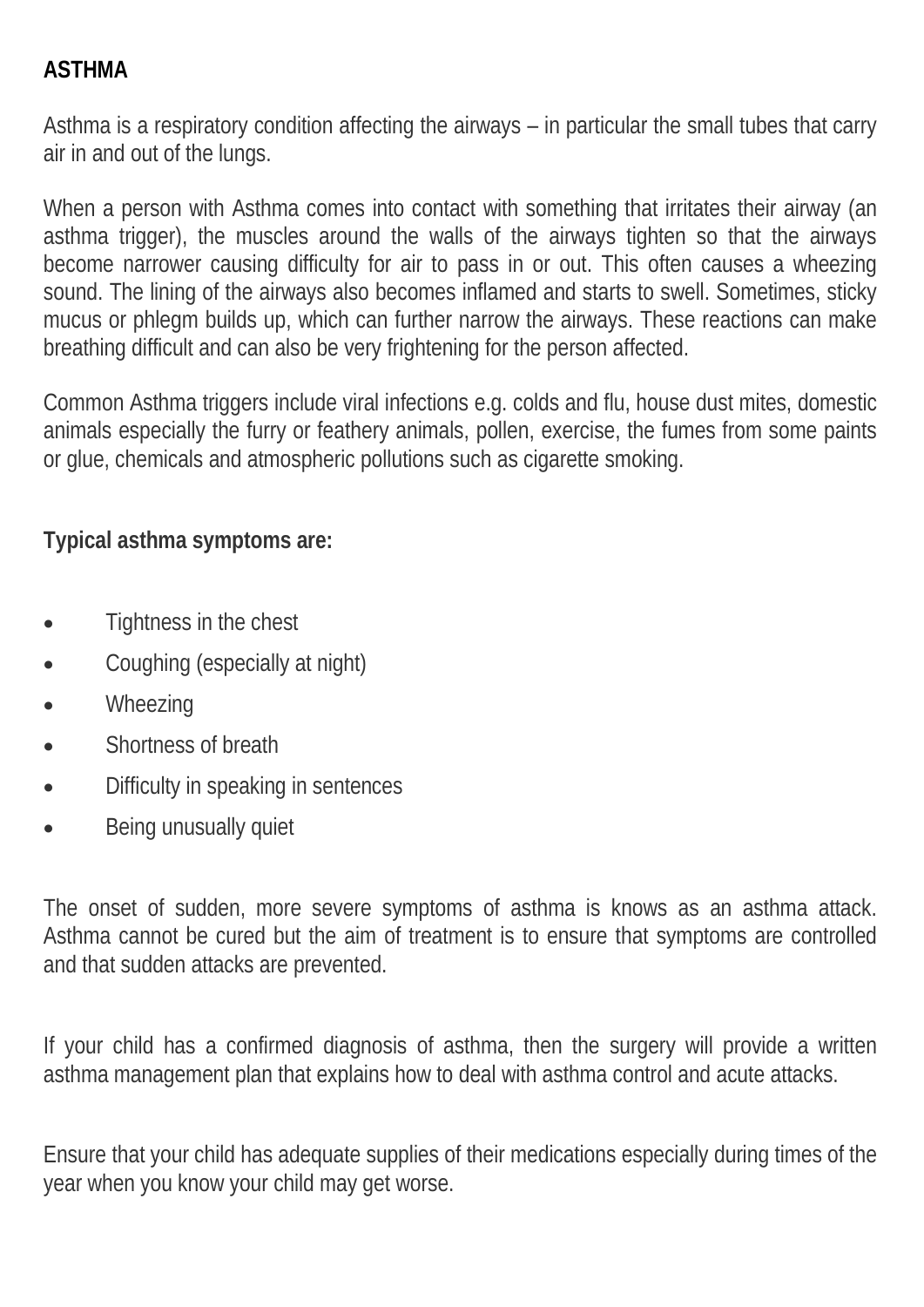### **Asthma attack—what to do**

The following guidelines are suitable for both children and adults, and are the recommended steps to following during an asthma attack.

- 1. Assist the child to take two puffs of their reliever inhaler (usually blue) immediately.
- 2. Sit the child down calmly and encourage them to take slow, steady breaths.
- 3. If they are not feeling better, encourage them to take one puff of their reliever inhaler every 30—60 seconds (up to ten puffs)
- 4. If they do not feel better after taking the inhaler as above, or if you are worried at any time, call 999.
- 5. If an ambulance does not arrive within 10 minutes and they are still feeling unwell, repeat step 3 (one puff of reliever inhaler every two minutes, for up to a further ten puffs)

*If the child's symptoms improve and you do not need to call 999, the child will still need to see a doctor or asthma nurse within 24 hours, to review the management of their asthma.*

## **Remember—call 999 if:**

- $\checkmark$  The child's symptoms do not improve in 5–10 minutes
- $\checkmark$  The child is too breathless or exhausted to talk in sentences
- $\checkmark$  The child's lips are blue
- $\checkmark$  You are in doubt

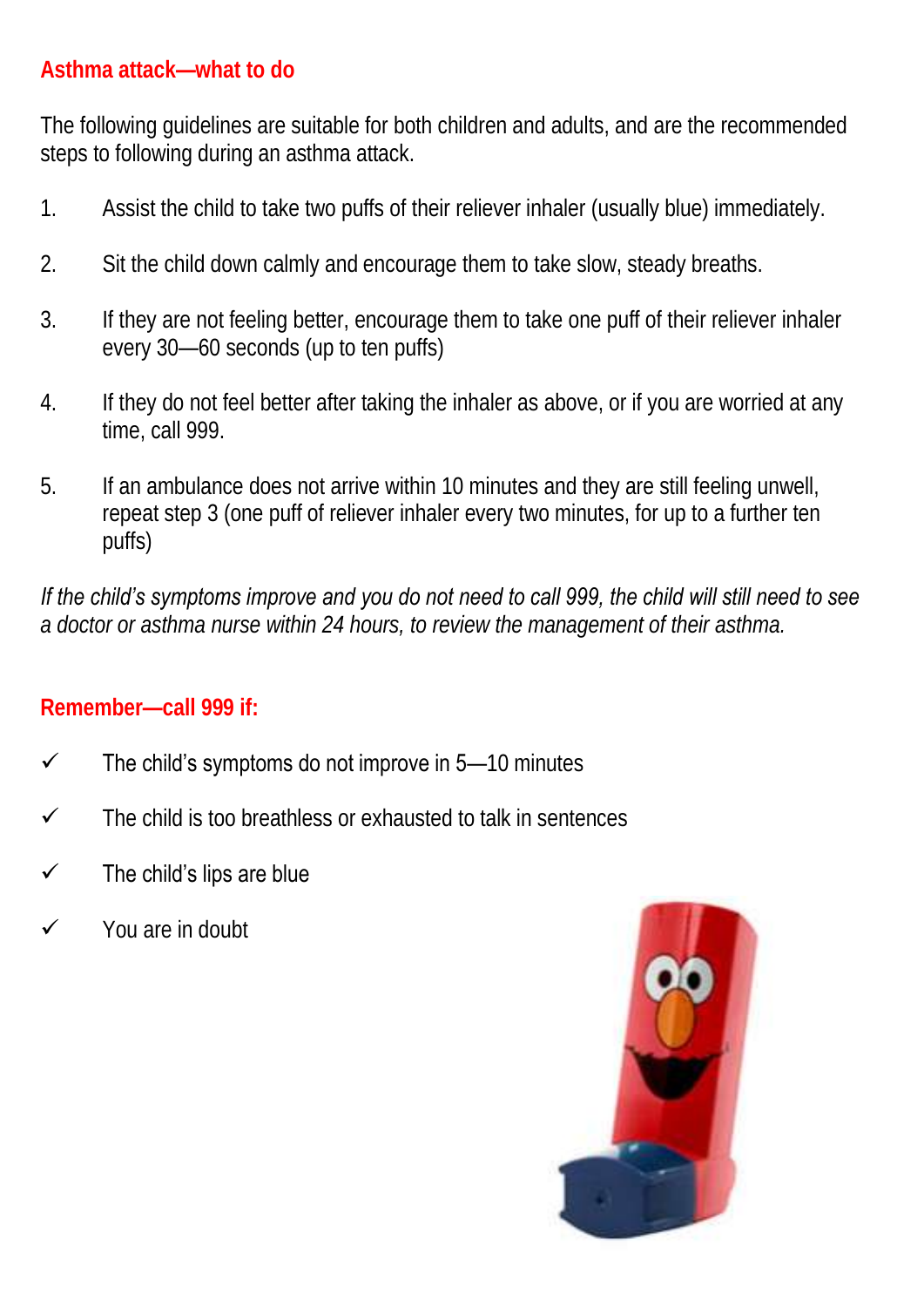### <span id="page-15-0"></span>**CHICKENPOX**

Chickenpox is an infection caused by the varicella-zoster virus. Most children have chickenpox at some stage. Most commonly, children get chickenpox before the age of ten. The immune system makes proteins called antibodies during the infection. These fight the virus and then provide lifelong protection against it (immunity). Therefore, it is uncommon to have more than one bout of chickenpox in your lifetime.

#### **Symptoms**

- High fever—this may often begin a couple of days before the onset of the rash
- Rash—this often occurs as crops of spots anywhere on the body. They often start off as itchy red spots and rapidly develop into blisters before scabbing over after a few days. Some children can be covered in spots, and other just have a few
- Loss of appetite/feeding problems

The infection usually lasts for about a week, with the spots scabbing over after about five days. Most children require supportive treatment at home and complications are rare.

#### *When to contact the doctor:*

If your child is experiencing:

- $\checkmark$ *Breathing problems*
- $\checkmark$ *Weakness such as a child becoming wobbly on his/her feet*
- ✓ *Drowsiness*
- $\checkmark$ *Fits (convulsions)*
- $\checkmark$ *Pains or headaches which become worse despite paracetamol*
- $\checkmark$ *Being unable to take fluids, due to a severe rash in the mouth*
- $\checkmark$ *A severe rash, or a rash which bruises or bleeds into the skin (haemorrhagic rash)*

*You should also contact the doctor if you are pregnant*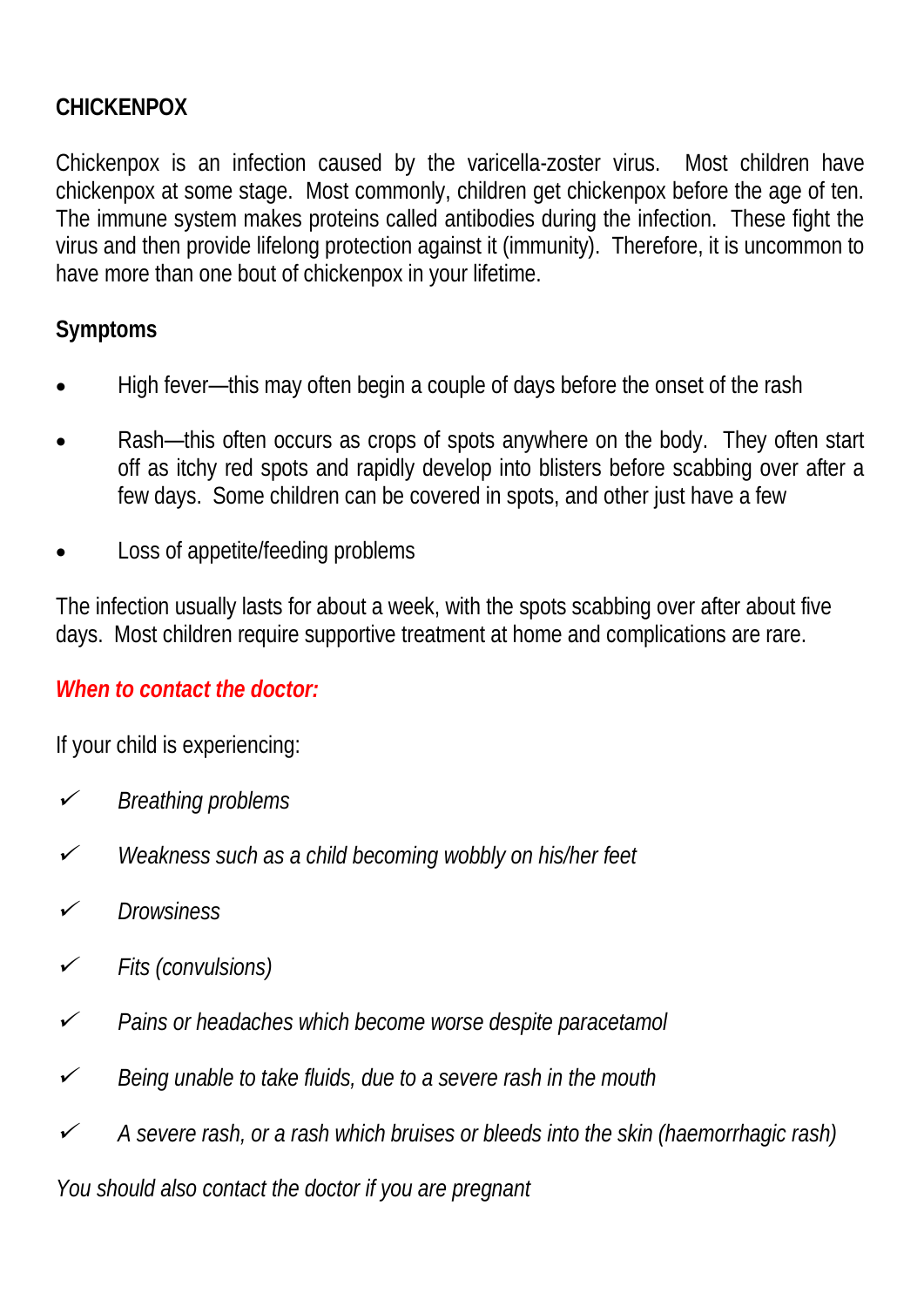

**Supportive treatment at home**

- Ensure that your child has an adequate fluid intake
- Manage fever (see previous guidelines)
- Calamine lotion can be soothing on the skin and provide relief against itch
- Antihistamines can also be used for symptoms of itch. Speak to your pharmacist about this

## **Infection risks**

A person with chickenpox is very infectious. The virus spreads in the air from person to person. For example, if you have not already had chickenpox, you stand a good chance of catching it if:

- You are in the same room as someone with chickenpox, for more than 15 minutes
- You have any face-to-face contact with someone with chickenpox, such as a conversation

Nine in ten people who have not had chickenpox would catch it after being exposed in this way. It takes between 7 and 21 days (most commonly 10-14 days) to develop symptoms after catching the virus (incubation period)

A child who has chickenpox is considered infectious for 2 days before the onset of the rash, until the rash has scabbed over (usually five days after the onset of the rash). During this time they should be kept away from the following at-risk groups:

- Children below one month of age
- Children who may have severe heart or lung disease
- \* Children/adults with a poor immune system:

HIV/AIDS Leukaemia On immune suppressant drugs On steroids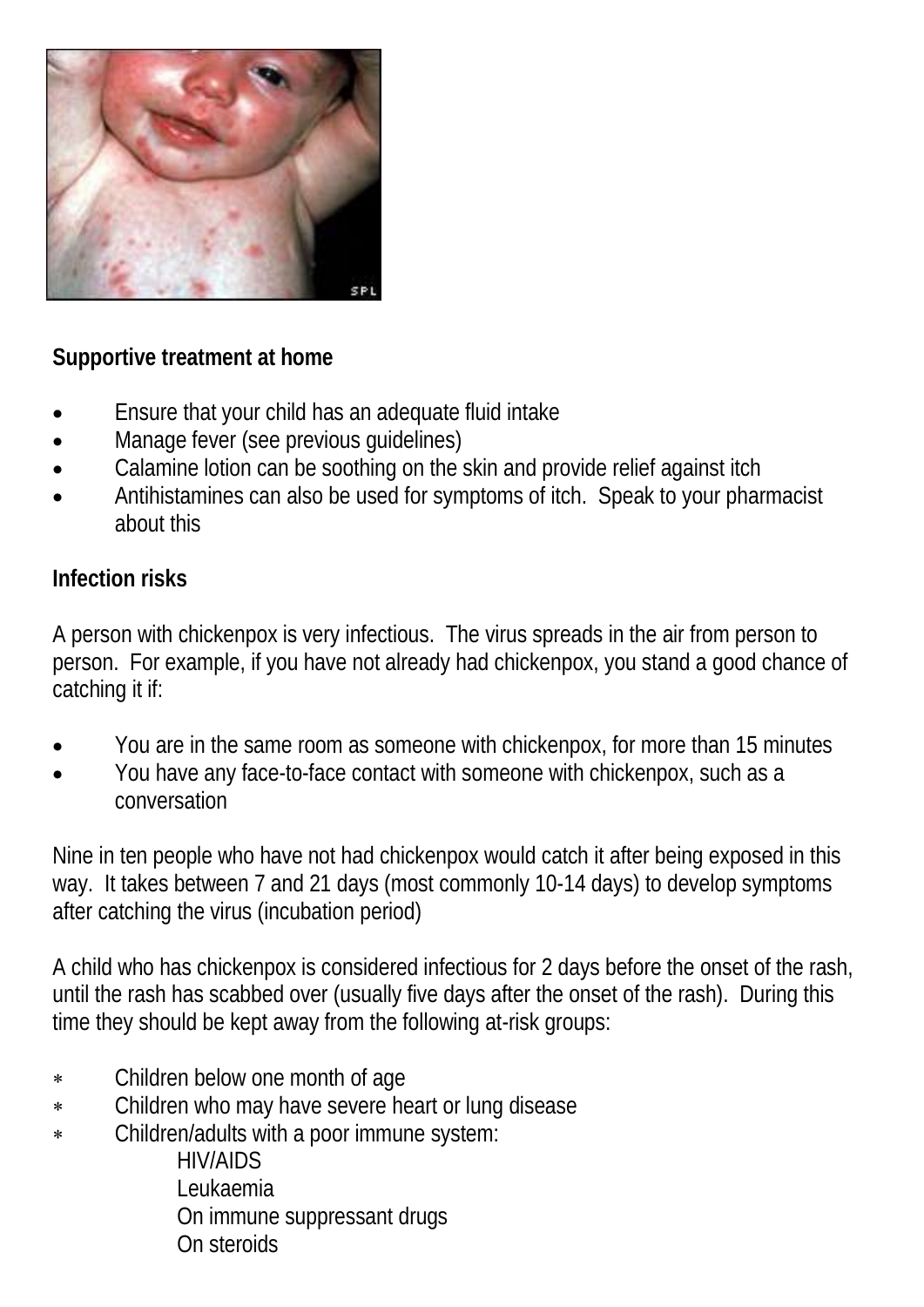## **Useful website links**

Childhood vaccination schedule on the NHS [http://www.nhs.uk/conditions/vaccinations/Pages/childhood-vaccination](http://www.nhs.uk/conditions/vaccinations/Pages/childhood-vaccination-schedule.aspx)[schedule.aspx](http://www.nhs.uk/conditions/vaccinations/Pages/childhood-vaccination-schedule.aspx)

ERIC is a resource for parents who need advice on improving childhood continence [www.eric.org.uk/](http://www.eric.org.uk/)

Constipation management resource set up by makers of Movicol [http://www.childhoodconstipation.com](http://www.childhoodconstipation.com/)

This is a really useful website for parents. It is Australian in origin, however it's content is pertinent to children in the UK <http://www.cyh.com/HealthTopics/HealthTopicsAlpha.aspx?p=121>

This site is aimed at providing information on health and disease. [http://www.patient.co.uk](http://www.patient.co.uk/)

NHS relevant and evidence based information. NHS Choices <http://www.nhs.uk/Pages/HomePage.aspx>